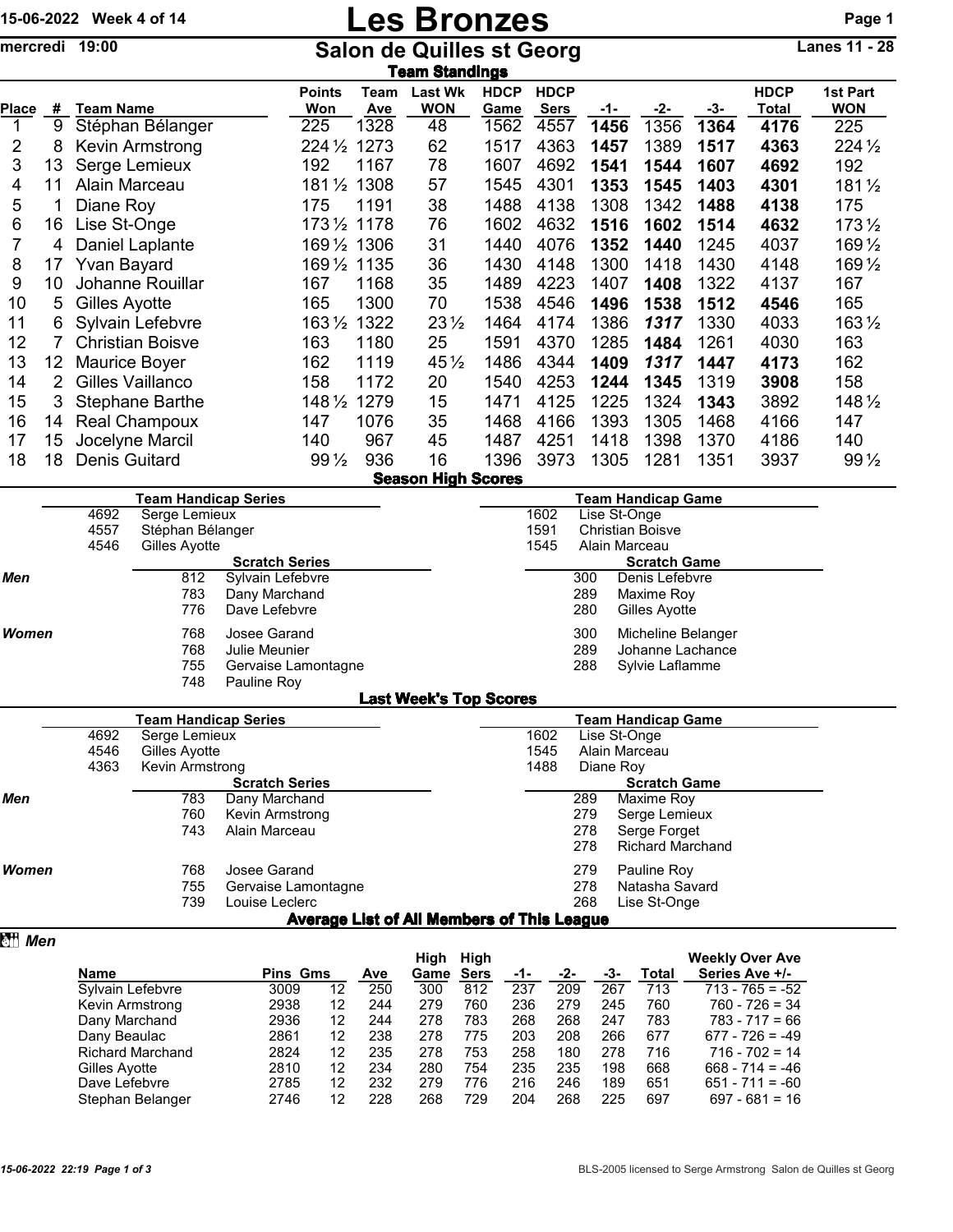| 15-06-2022               | Week 4 of 14                             |                  |                |                   | Les Bronzes        |                    |                   |                   |              |                     |                                          | Page 2 |
|--------------------------|------------------------------------------|------------------|----------------|-------------------|--------------------|--------------------|-------------------|-------------------|--------------|---------------------|------------------------------------------|--------|
|                          |                                          |                  |                |                   | High               | High               |                   |                   |              |                     | <b>Weekly Over Ave</b>                   |        |
|                          | <b>Name</b><br>Alexandre Dubé-Ouellet    | Pins Gms<br>2058 | $\overline{9}$ | <u>Ave</u><br>228 | <b>Game</b><br>246 | <b>Sers</b><br>712 | <u>-1-</u><br>230 | <u>-2-</u><br>206 | $-3-$<br>245 | <b>Total</b><br>681 | Series Ave +/-<br>$681 - 687 = -6$       |        |
|                          | Jocelyn Couture                          | 2055             | 9              | 228               | 279                | 702                | a228              | a228              | a228         | 684                 | $684 - 684 = 0$                          |        |
|                          | Sylvain St-Laurent                       | 2050             | 9              | 227               | 279                | 701                | 217               | 199               | 245          | 661                 | $661 - 693 = -32$                        |        |
|                          | Patrick Sauvageau                        | 2721             | 12             | 226               | 266                | 703                | 234               | 266               | 191          | 691                 | $691 - 675 = 16$                         |        |
|                          | Jean Cornudet                            | 2715             | 12             | 226               | 266                | 724                | 214               | 189               | 259          | 662                 | $662 - 684 = -22$                        |        |
|                          | Pierre Chevalier                         | 2028             | 9              | 225               | 268                | 723                | 207               | 257               | 206          | 670                 | $670 - 678 = -8$                         |        |
|                          | Gilles Vaillancourt                      | 2702             | 12             | 225               | 268                | 739                | 225               | 189               | 204          | 618                 | $618 - 693 = -75$                        |        |
|                          | Daniel Laplante                          | 2682             | 12             | 223               | 268                | 699                | 236               | 179               | 193          | 608                 | $608 - 690 = -82$                        |        |
|                          | Claude Chayer                            | 2676             | 12             | 223               | 278                | 704                | 210               | 268               | 217          | 695                 | $695 - 660 = 35$                         |        |
|                          | Gilles Guertin                           | 2671             | 12             | 222               | 275                | 755                | 209               | 210               | 234          | 653                 | $653 - 672 = -19$                        |        |
|                          | Alain Marceau                            | 2652             | 12             | 221               | 269                | 743                | 236               | 269               | 238          | 743                 | $743 - 636 = 107$                        |        |
|                          | Maxime Roy                               | 2642             | 12             | 220               | 289                | 681                | 181               | 289               | 211          | 681                 | $681 - 651 = 30$                         |        |
|                          | <b>Felix St-Pierre</b>                   | 2636             | 12             | 219               | 268                | 695                | 222               | 219               | 226          | 667                 | $667 - 654 = 13$                         |        |
|                          | <b>Guy Dubois</b>                        | 1966             | 9              | 218               | 279                | 683                | 213               | 226               | 215          | 654                 | $654 - 654 = 0$                          |        |
|                          | Dany Hamelin                             | 2607             | 12             | 217               | 257                | 707                | 173               | 214               | 198          | 585                 | $585 - 672 = -87$                        |        |
|                          | Robert Levesque                          | 2599             | 12             | 216               | 248                | 704                | 205               | 188               | 190          | 583                 | $583 - 672 = -89$                        |        |
|                          | Serge Mercier                            | 2597             | 12             | 216               | 247                | 698                | 217               | 247               | 224          | 688                 | $688 - 636 = 52$                         |        |
|                          | Serge Champagne                          | 2596             | 12             | 216               | 265                | 675                | 217               | 265               | 193          | 675                 | $675 - 639 = 36$                         |        |
|                          | Dominic Arpin                            | 1945             | 9              | 216               | 247                | 689                | 206               | 211               | 192          | 609                 | $609 - 666 = -57$                        |        |
|                          | Lucien Gagne                             | 2592             | 12             | 216               | 246                | 662                | 204               | 240               | 184          | 628                 | $628 - 654 = -26$                        |        |
|                          | Michel Benard                            | 1940             | 9              | 215               | 260                | 719                | 180               | 195               | 225          | 600                 | $600 - 669 = -69$                        |        |
|                          | <b>Christian Boisvert</b>                | 2563             | 12             | 213               | 270                | 689                | 218               | 229               | 177          | 624                 | $624 - 645 = -21$                        |        |
|                          | <b>Pierre Chartier</b>                   | 2563             | 12             | 213               | 267                | 749                | 212               | 224               | 246          | 682                 | $682 - 627 = 55$                         |        |
|                          | Michel Jubinville                        | 1914             | 9              | 212               | 274                | 661                | 274               | 204               | 183          | 661                 | $661 - 624 = 37$                         |        |
|                          | Stephane Barthe                          | 1902             | 9              | 211               | 246                | 687                | 198               | 215               | 227          | 640                 | $640 - 630 = 10$                         |        |
|                          | Serge Forget                             | 2525             | 12             | 210               | 278                | 656                | 143               | 192               | 278          | 613                 | $613 - 636 = -23$                        |        |
|                          | Yvan Bayard                              | 2519             | 12             | 209               | 241                | 682                | 207               | 234               | 241          | 682                 | $682 - 612 = 70$                         |        |
|                          | Denis Guitard                            | 1880             | 9              | 208               | 254                | 677                | 233               | 205               | 191          | 629                 | $629 - 624 = 5$                          |        |
|                          | Emilien Lamontagne                       | 2505             | 12             | 208               | 247                | 682                | 201               | 234               | 247          | 682                 | $682 - 606 = 76$                         |        |
|                          | Zoel Ouellette                           | 1866             | 9              | 207               | 277                | 667                | 224               | 212               | 231          | 667                 | $667 - 597 = 70$                         |        |
|                          | Laurent Tougas                           | 2484             | 12             | 207               | 247                | 639                | 208               | 214               | 217          | 639                 | $639 - 615 = 24$                         |        |
|                          | Sylvain Hebert                           | 2473             | 12             | 206               | 269                | 641                | 193               | 186               | 192          | 571                 | $571 - 633 = -62$                        |        |
|                          | Patrick St-Pierre                        | 2470             | 12             | 205               | 247                | 705                | 239               | 247               | 219          | 705                 | $705 - 588 = 117$                        |        |
|                          | Maurice Boyer                            | 2466             | 12             | 205               | 235                | 636                | 214               | 197               | 220          | 631                 | $631 - 609 = 22$                         |        |
|                          | Real Champoux                            | 2432             | 12             | 202               | 248                | 647                | 205               | 175               | 232          | 612                 | $612 - 606 = 6$                          |        |
|                          | Michel Beliveau                          | 2426             | 12             | 202               | 237                | 632                | 199               | 195               | 214          | 608                 | $608 - 606 = 2$                          |        |
|                          | Denis Lefebvre                           | 2426             | 12             | 202               | 300                | 652                | 190               | 185               | 194          | 569                 | $569 - 618 = -49$<br>$535 - 603 = -68$   |        |
|                          | Pierre Desormaux                         | 2349             | 12             | 195               | 257                | 688                | 195               | 158               | 182          | 535                 |                                          |        |
|                          | Serge Lemieux                            | 2345<br>2288     | 12<br>12       | 195<br>190        | 279<br>233         | 667<br>605         | 198<br>193        | 190<br>233        | 279<br>177   | 667<br>603          | $667 - 558 = 109$<br>$603 - 561 = 42$    |        |
|                          | Jacques Tremblay<br><b>Roch Cloutier</b> | 2253             | 12             | 187               | 225                | 574                | 159               | 182               | 221          | 562                 | $562 - 561 = 1$                          |        |
|                          | Richard Lévesque                         | 2239             | 12             | 186               | 226                | 595                | 223               | 191               | 181          | 595                 | $595 - 546 = 49$                         |        |
|                          | Jean-claude Drouin                       | 2221             | 12             | 185               | 276                | 630                | 154               | 180               | 187          | 521                 | $521 - 564 = -43$                        |        |
|                          | Sylvain Casavant                         | 1656             | 9              | 184               | 241                | 607                | a184              | a184              | a184         | 552                 | $552 - 552 = 0$                          |        |
|                          | <b>Yves Therrien</b>                     | 2205             | 12             | 183               | 225                | 636                | 193               | 166               | 208          | 567                 | $567 - 546 = 21$                         |        |
|                          | Tony Digenova                            | 2169             | 12             | 180               | 239                | 616                | 239               | 202               | 175          | 616                 | $616 - 516 = 100$                        |        |
|                          | Marcel Bazinet                           | 2102             | 12             | 175               | 226                | 669                | 218               | 226               | 225          | 669                 | $669 - 477 = 192$                        |        |
|                          | Henri-Paul Lessard                       | 2080             | 12             | 173               | 211                | 548                | 150               | 163               | 169          | 482                 | $482 - 531 = -49$                        |        |
|                          | Serge Armstrong                          | 499              | 3              | 166               | 188                | 499                | 147               | 164               | 188          | 499                 | $499 - 645 = -146$                       |        |
|                          | <b>Sylvie Nantel</b>                     | 932              | 6              | 155               | 208                | 472                | a155              | a155              | a155         | 465                 | $465 - 465 = 0$                          |        |
|                          | Claude Sergerie                          | 1862             | 12             | 155               | 202                | 485                | 127               | 202               | 156          | 485                 | $485 - 459 = 26$                         |        |
|                          | <b>Michel Boily</b>                      | 1762             | 12             | 146               | 209                | 567                | 137               | 127               | 135          | 399                 | $399 - 453 = -54$                        |        |
|                          | Jean St-Onge                             | 1589             | 12             | 132               | 179                | 482                | 114               | 174               | 137          | 425                 | $425 - 387 = 38$                         |        |
|                          | Gilles Beaulieu                          | 1477             | 12             | 123               | 143                | 398                | 135               | 100               | 113          | 348                 | $348 - 375 = -27$                        |        |
| ` <sup>:</sup> :`` Women |                                          |                  |                |                   |                    |                    |                   |                   |              |                     |                                          |        |
|                          | <b>Name</b>                              | <b>Pins Gms</b>  |                | Ave               | High<br>Game Sers  | High               | $-1-$             | $-2-$             | $-3-$        | <b>Total</b>        | <b>Weekly Over Ave</b><br>Series Ave +/- |        |
|                          | Natasha Savard                           | 2744             | 12             | 228               | 278                | 702                | 208               | 278               | 215          | 701                 | $701 - 681 = 20$                         |        |
|                          | Lise St-Onge                             | 2679             | 12             | 223               | 268                | 729                | 268               | 238               | 223          | 729                 | $729 - 648 = 81$                         |        |
|                          |                                          |                  |                |                   |                    |                    |                   |                   |              |                     |                                          |        |

| ເບບອ | 14 | ےں ا            | 11 J | 404         | - 14 | $11 +$ | ، ں ا | ຯ∠ບ   | 429 - 907 <del>-</del> 90 |
|------|----|-----------------|------|-------------|------|--------|-------|-------|---------------------------|
| 1477 | 12 | 123             | 143  | 398         | 135  | 100    | 113   | 348   | $348 - 375 = -27$         |
|      |    |                 |      |             |      |        |       |       |                           |
|      |    |                 | High | Hiah        |      |        |       |       | <b>Weekly Over Ave</b>    |
|      |    | Ave             | Game | <b>Sers</b> | -1-  | -2-    | -3-   | Total | Series Ave +/-            |
| 2744 | 12 | 228             | 278  | 702         | 208  | 278    | 215   | 701   | $701 - 681 = 20$          |
| 2679 | 12 | 223             | 268  | 729         | 268  | 238    | 223   | 729   | $729 - 648 = 81$          |
| 1987 | 9  | 220             | 247  | 675         | a220 | a220   | a220  | 660   | $660 - 660 = 0$           |
| 2638 | 12 | 219             | 269  | 768         | 269  | 248    | 251   | 768   | $768 - 621 = 147$         |
| 2629 | 12 | 219             | 243  | 683         | 239  | 243    | 194   | 676   | $676 - 651 = 25$          |
| 2605 | 12 | 217             | 278  | 684         | 194  | 197    | 238   | 629   | $629 - 657 = -28$         |
| 2602 | 12 | 216             | 289  | 713         | 236  | 200    | 257   | 693   | $693 - 636 = 57$          |
|      |    | <b>Pins Gms</b> |      |             |      |        |       |       |                           |

Johanne Lachance 2602 12 216 289 713 236 200 257 693 693 - 636 = 57

Gervaise Lamontagne 1920 9 213 259 755 258 258 259 755 755 - 582 = 173<br>Sylvie T Tremblay 2549 12 212 258 679 137 247 213 597 597 - 648 = -51

Diane Lamontagne 2597 12 216 247 668 228 193 216 637<br>Gervaise Lamontagne 1920 9 213 259 755 258 238 259 755

Sylvie T Tremblay